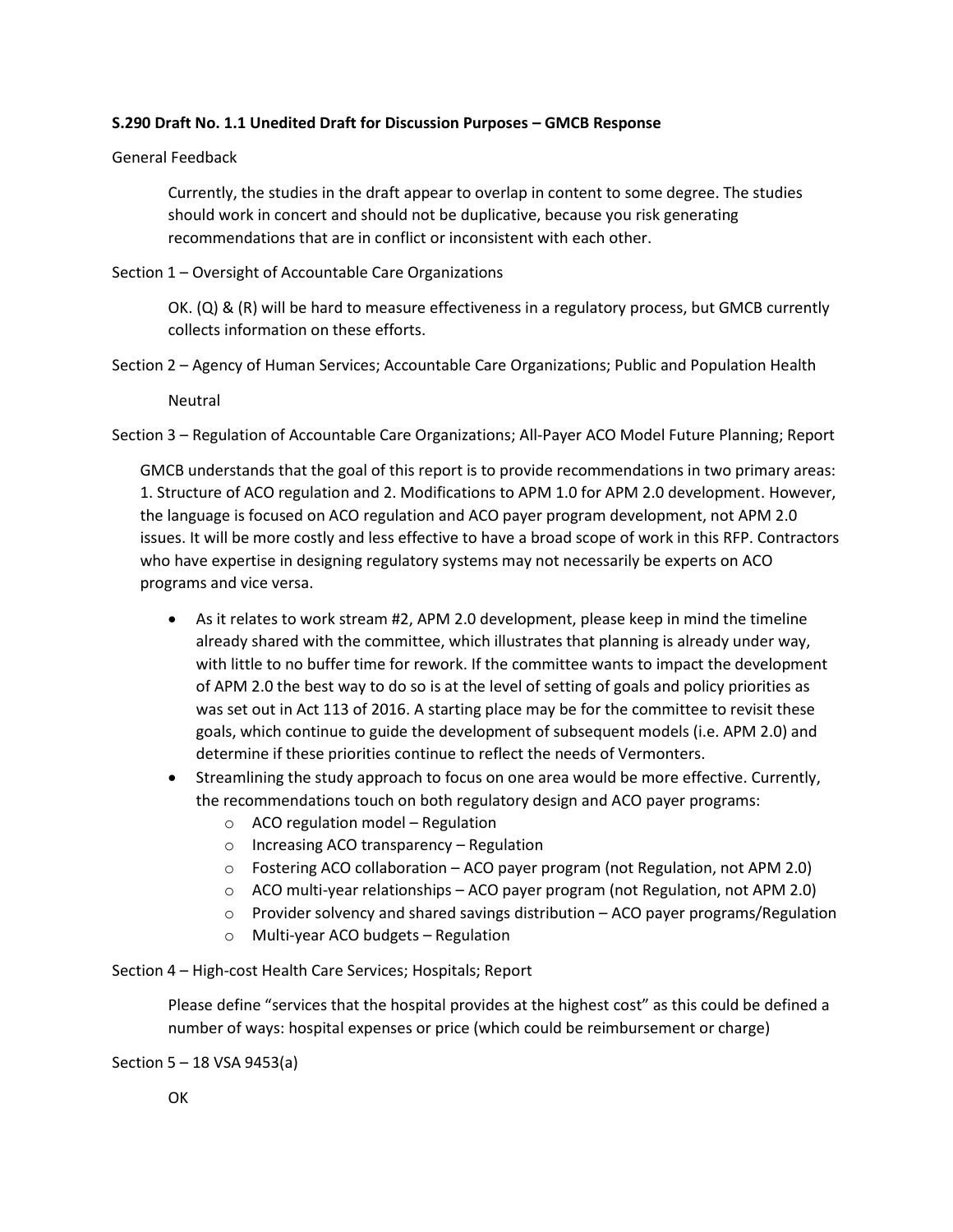## Section 6 – Hospital Duties

**OK** 

Section 7 – 18 VSA 9457

**OK** 

Section 8 – Health Care Provider on the Board

The board maintains the same concerns previously shared in testimony about what to do if no qualified individual applies, and appreciates the continuation of the language in the effective date section from the prior version that permits renewal of existing board membership.

Section 9 – DA Budgets

Neutral, prefer new version of the language

Section 10 - GMCB Rate Setting/Payment Reform Report

There appear to be multiple workstreams (and studies) in this section:

- 1. Rate setting: would include  $(a)(1)$  and  $(a)(2)$ ;
	- (a)(2): It is premature to project the impact of rate-setting on the APM total cost of care. This analysis should be incorporated into the rate-setting process when it is implemented. We recommend a modification of (a)(2) to read:
		- o (a)(2) *how* rate setting could impact the total cost of care under the APM and how it could be used to increase the sustainability of rural health care facilities.
- 2. APM/ACO Program
	- (a)(3) specialty care is already included in the APM Total Cost of Care and quality measures. What is the intent of this language?
- 3. Rate Review
	- $\bullet$  (a)(4) we are happy to include this work in the results of a study, but would like to inform the committee that this analysis is already under way and is unrelated to ratesetting or payment reform. Insurer administrative costs are included in premium rate review for QHP and large group markets.
- 4. New regulation
	- (a)(5) Please define "preferred provider organizations"; this is a term of art used in the ACO payer programs to mean providers who join the ACO, but do not take on risk. It is not, therefore, a description of a provider type that can be regulated through a separate budget process. For example, some FQHCs have joined the ACO, but not all of these organizations have joined. Section 11 – Neutral.

As mentioned previously, GMCB's hope is that this study would align with other studies required under this bill and would produce recommendations that could be taken together.

Section 11 – Role and Structure of State Government in Health Care Regulation and Reform